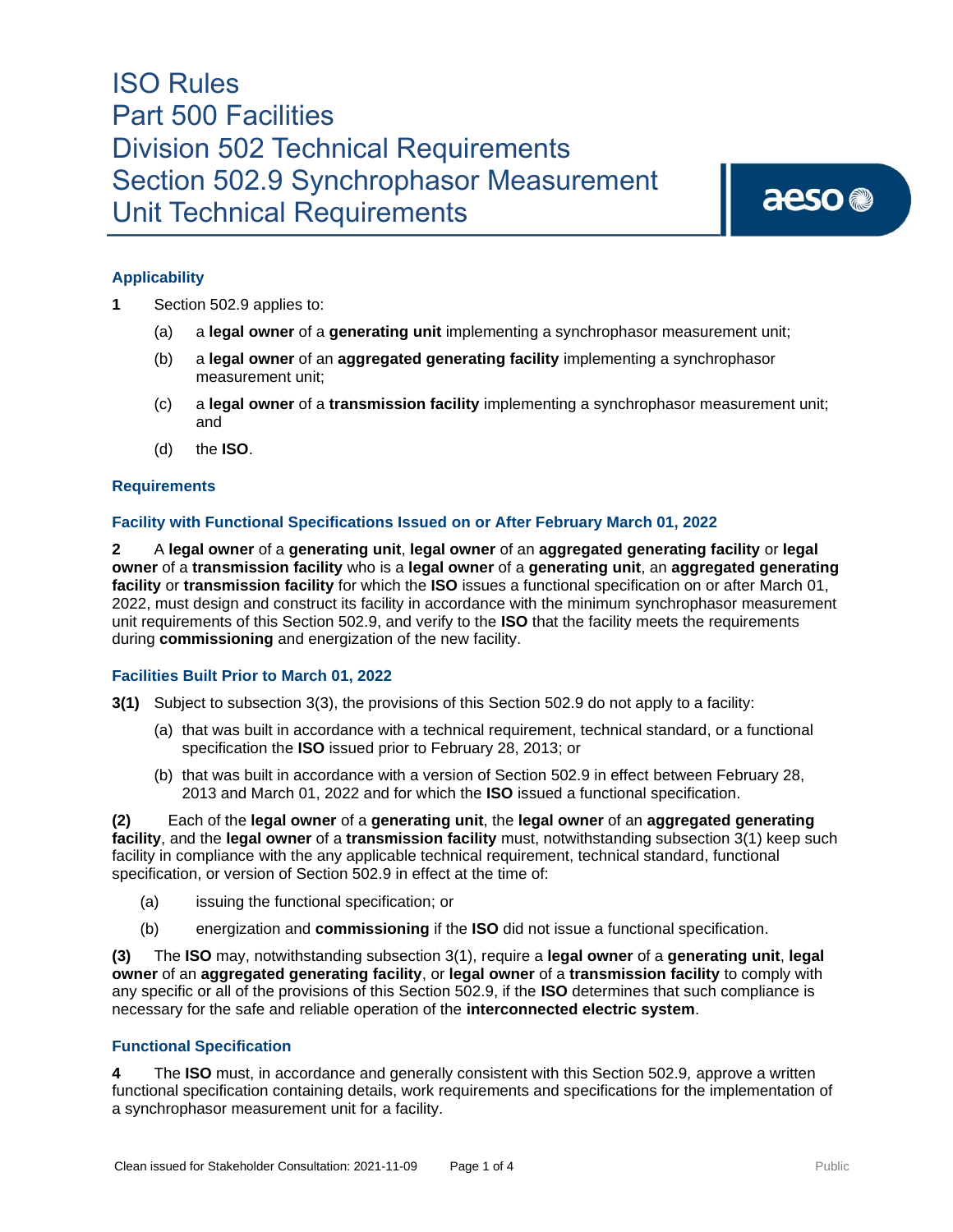### **Synchrophasor Measurement Unit Functionality**

**5** Each of the **legal owner** of a **generating unit**, **legal owner** of an **aggregated generating facility** and **legal owner** of a **transmission facility** implementing a synchrophasor measurement unit, must meet the functionality requirements, data requirements, data format requirements and communication requirements set out in the Institute of Electrical and Electronics Engineers *IEEE Standard C37.118.1a– 2014 – Synchrophasors measurements for Power Systems* and C37.118.2-2011 - *Synchrophasors Data Transfer for Power Systems* specific to a synchrophasor measurement unit.

### **Synchrophasor Measurement Unit Signal Names**

**6** The **ISO** must provide each **legal owner** of a **generating unit**, **legal owner** of an **aggregated generating facility** and **legal owner** of a **transmission facility** with the Institute of Electrical and Electronics Engineers *IEEE Standard C37.118.2-2011 – Synchrophasors Data Transfer for Power Systems* compliant synchrophasor measurement unit signal names and the appropriate data format, including the company identifier, device identifier and the necessary formatting.

## **Data Storage and Streaming**

**7(1)** Subject to subsection 7(2), each of the **legal owner** of a **generating unit**, **legal owner** of an **aggregated generating facility** and **legal owner** of a **transmission facility** must collect and continuously store the synchrophasor measurement unit data for 1 year from the date the synchrophasor measurement unit data was collected.

**(2)** A **legal owner** of a **generating unit**, **legal owner** of an **aggregated generating facility** or **legal owner** of a **transmission facility**, required to implement a synchrophasor measurement unit, as determined by the **ISO**, must stream the data to the **ISO**.

**(3)** The **legal owner** of a **generating unit, legal owner** of an **aggregated generating facility** or **legal owner** of a **transmission facility** may, within 1 year of streaming the data to the **ISO**, obtain the data from the **ISO** upon written request.

**(4)** The **ISO** must, if it receives a request as set out in subsection 7(3), provide the data to the **legal owner** of a **generating unit**, **legal owner** of an **aggregated generating facility** or **legal owner** of a **transmission facility** within 10 **business days**.

**(5)** The **ISO** must store any data streamed pursuant to subsection 7(2) for 1 year.

## **Suspected Failure or Malfunction of a Synchrophasor Measurement Unit**

**8(1)** A **legal owner** of a **generating unit**, **legal owner** of an **aggregated generating facility** or **legal owner** of a **transmission facility** must, if it identifies or suspects a failure or malfunction of a synchrophasor measurement unit or any of its components, notify the **ISO** as soon as practicable but not later than1 **business day** after identifying the suspected malfunction or failure.

**(2)** The **ISO** must, if it identifies or suspects a failure or malfunction of a synchrophasor measurement unit or any of its components, notify the applicable **legal owner** of a **generating unit**, **legal owner** of an **aggregated generating facility** or **legal owner** of a **transmission facility** as soon as practicable, but not later than 1 **business day**, after identifying the suspected failure.

**(3)** Each of the **legal owner** of a **generating unit**, **legal owner** of an **aggregated generating facility** and **legal owner** of a **transmission facility** must provide the **ISO** with the date it expects to investigate the suspected failure or malfunction of the synchrophasor measurement unit or any of its components which, in the case of an investigation in response to a notification under subsection 8(2), must be within 2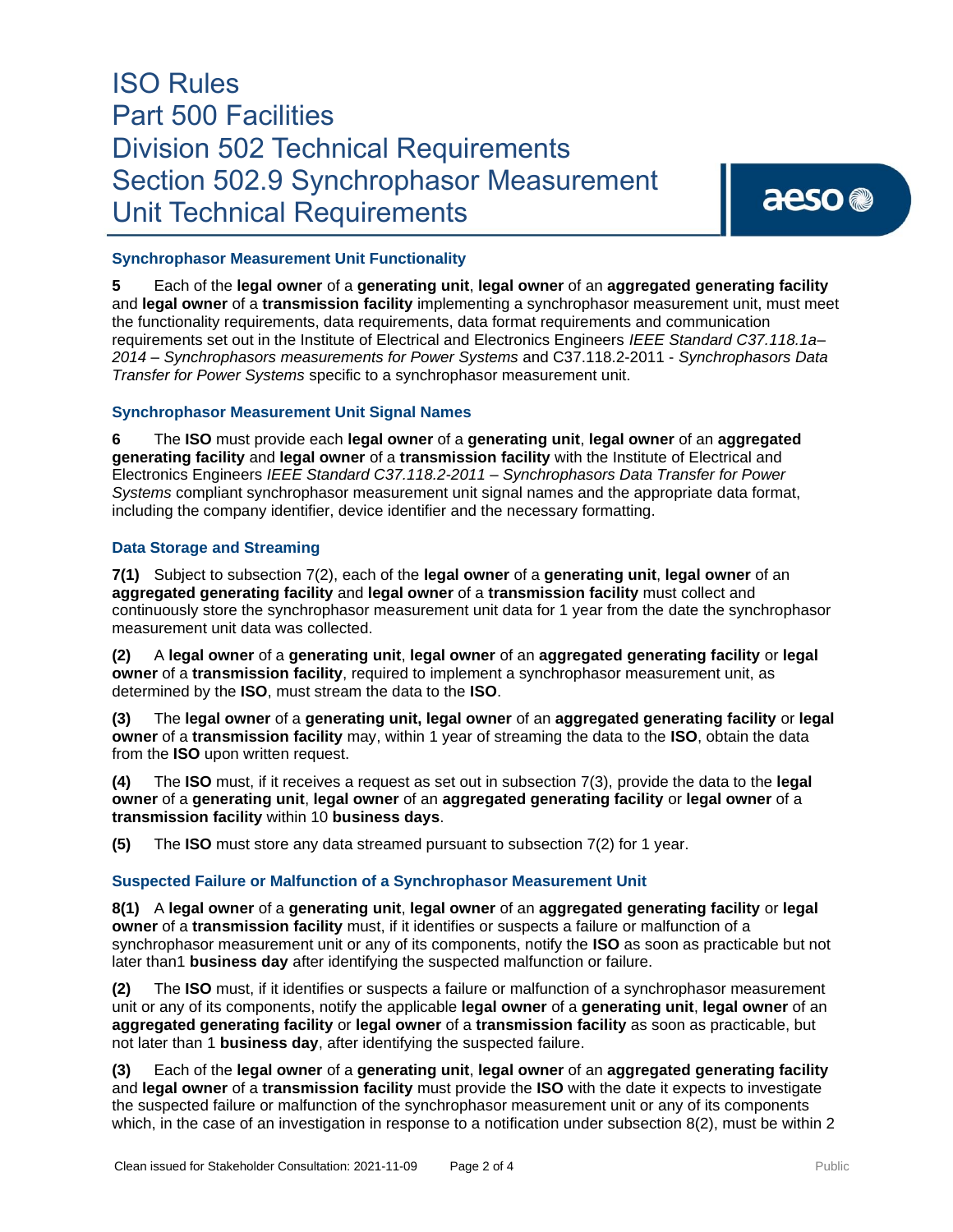**business days** of receiving the **ISO**'s notification.

**(4)** The **legal owner** of a **generating unit**, **legal owner** of an **aggregated generating facility** or **legal owner** of a **transmission facility** must, if it is unable to test the synchrophasor measurement unit or any of its components on the expected date provided under subsection 8(3), provide the **ISO** with the revised date.

**(5)** The **legal owner** of a **generating unit**, **legal owner** of an **aggregated generating facility** or **legal owner** of a **transmission facility** must, after testing the synchrophasor measurement unit or any of its components, confirm if there is a failure or malfunction with the synchrophasor measurement unit or not and notify the **ISO** with the results of the test.

**(6)** The **legal owner** of a **generating unit**, **legal owner** of an **aggregated generating facility** or **legal owner** of a **transmission facility** must, if the results of the test indicated that the synchrophasor measurement unit or any of its components have failed, provide the **ISO** with the date that the **market participant** expects to repair or replace the synchrophasor measurement unit.

**(7)** The **legal owner** of a **generating unit**, **legal owner** of an **aggregated generating facility** or **legal owner** of a **transmission facility** must, if the synchrophasor measurement unit or any of its components are not repaired or replaced by the date provided under subsection 8(6), provide the **ISO** with a revised date.

**(8)** The **legal owner** of a **generating unit**, **legal owner** of an **aggregated generating facility** or **legal owner** of a **transmission facility** must notify the **ISO** when the synchrophasor measurement unit or any of its components have been repaired or replaced.

## **As-Built Drawing**

**9** A **legal owner** of a **generating unit**, **legal owner** of an **aggregated generating facility** or **legal owner** of a **transmission facility** implementing a synchrophasor measurement unit, or required by the **ISO** to implement a synchrophasor measurement unit, must provide the **ISO** with an as-built engineering stamped 3 line drawing or a record representing the as-built installation, indicating:

- (a) the voltage transformer and current transformer connections through to the synchrophasor measurement unit; and
- (b) the voltage transformer and current transformer accuracy class.

| Date          | <b>Description</b>                                                                                                                                                                                                                                                                                                   |
|---------------|----------------------------------------------------------------------------------------------------------------------------------------------------------------------------------------------------------------------------------------------------------------------------------------------------------------------|
| $202x$ -xx-xx | Amended subsection 2 to include requirements for facilities with a functional<br>specification issued on or after March 01, 2022.<br>Updated subsection 3(1) and (2) to include requirements for facilities built between<br>February 28, 2013 and March 01, 2022.<br>Updated IEEE reference in subsections 5 and 6. |
| 2020-09-16    | Administrative revisions.                                                                                                                                                                                                                                                                                            |
| 2019-12-11    | Removed duplication with new Section 103.14, Waivers and Variances;<br>standardized functional specifications language; capitalized references to "Section".                                                                                                                                                         |
| 2015-03-27    | Replaced "effective date" with the initial release date in sections 2 and 3(1); and<br>replaced the word "Effective" in the Revision History to "Date".                                                                                                                                                              |

### **Revision History**